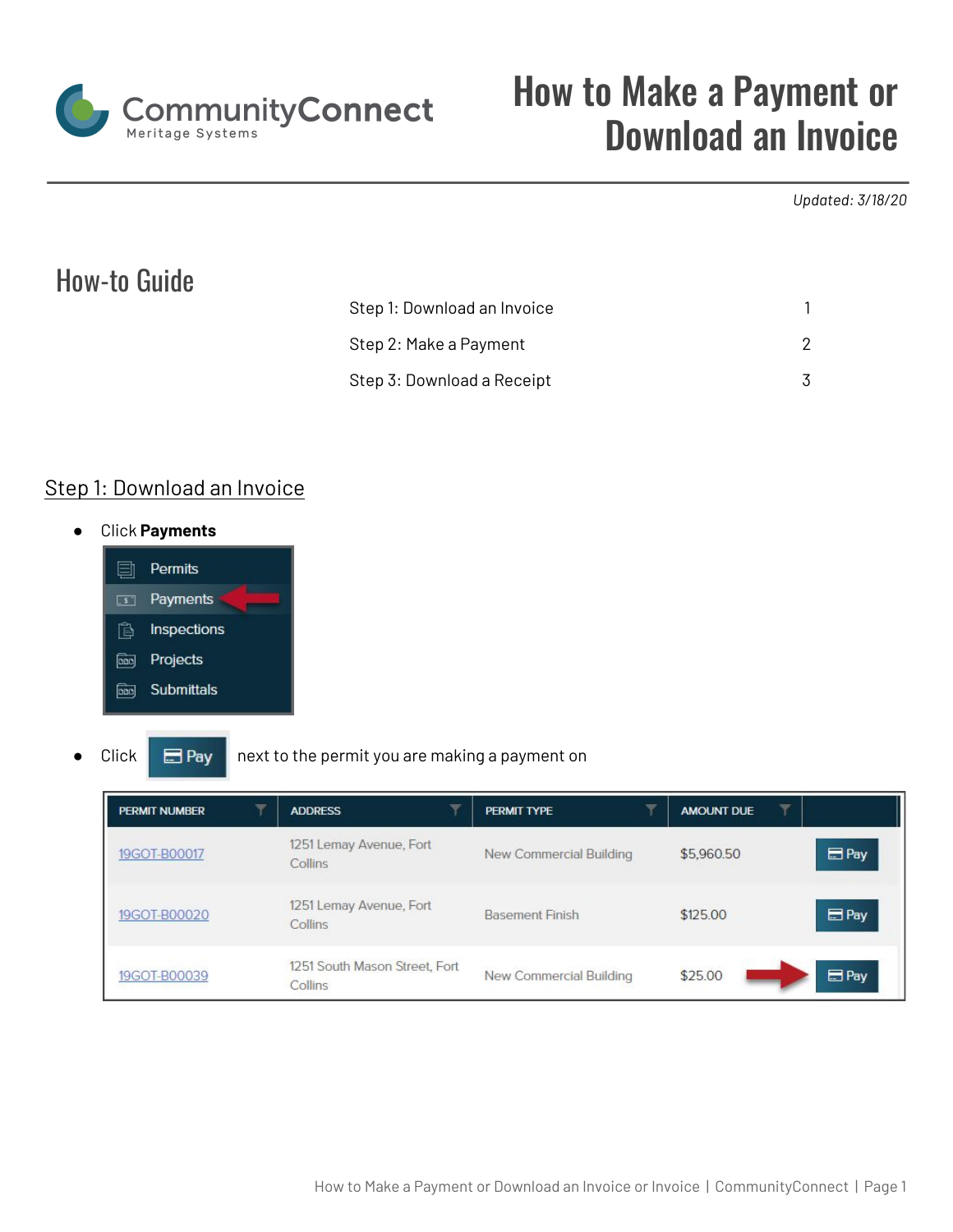- Click the dropdown on the Actions button
- Then click **Generate Invoice**



● Click the box (or boxes) next to the fee name to select the fees you are generating an invoice for, then click **Continue**

<span id="page-1-0"></span>

|  | <b>Select Fees</b> |                            |                            | × |
|--|--------------------|----------------------------|----------------------------|---|
|  | FEE ITEM NAME      |                            | <b>OUTSTANDING BALANCE</b> |   |
|  |                    | Administrative Fee         | \$25.00                    |   |
|  | Plan Review        |                            | \$0.00                     |   |
|  |                    | <b>Building Permit Fee</b> | \$0.00                     |   |
|  |                    | Administrative Fee         | \$0.00                     |   |
|  | Continue           | Cancel                     |                            |   |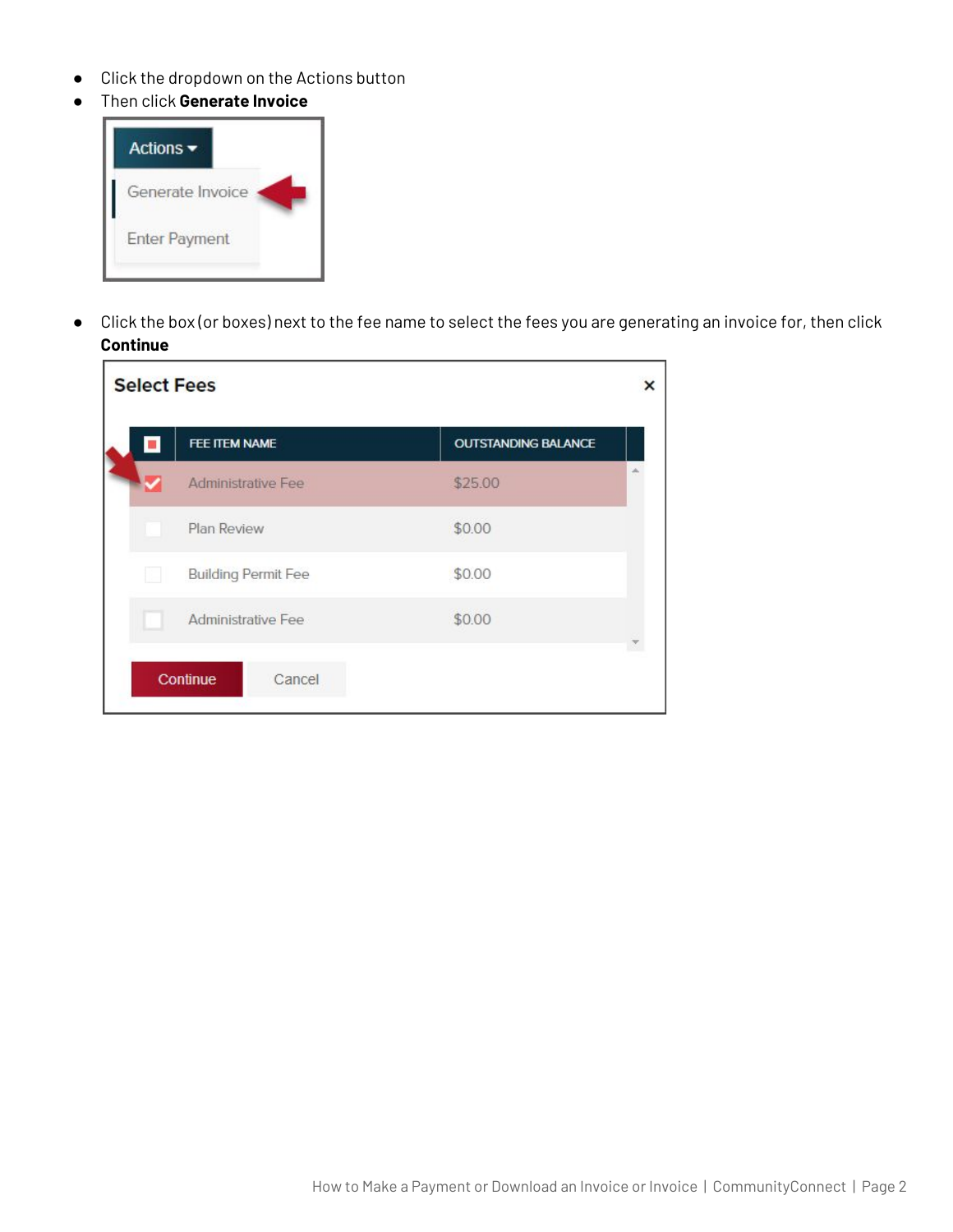## Step 2: Make a Payment

**●** Click **Payments**



Click  $\Box$  Pay next to the permit you are making a payment on

| PERMIT NUMBER | ÷ | <b>ADDRESS</b>                   | ÷ | <b>PERMIT TYPE</b>       | $\overline{\phantom{a}}$ | <b>AMOUNT DUE</b> |            |
|---------------|---|----------------------------------|---|--------------------------|--------------------------|-------------------|------------|
| 20FC-EL0009   |   | 5985 Sky Pond Drive,<br>Loveland |   | <b>Electrical Permit</b> |                          | \$20.00           | $\Box$ Pay |

- Click the dropdown on the Actions button
- Then click **Enter Payment**



● Click the box (or boxes) next to the fee name to select the fees you are paying, then click **Continue**